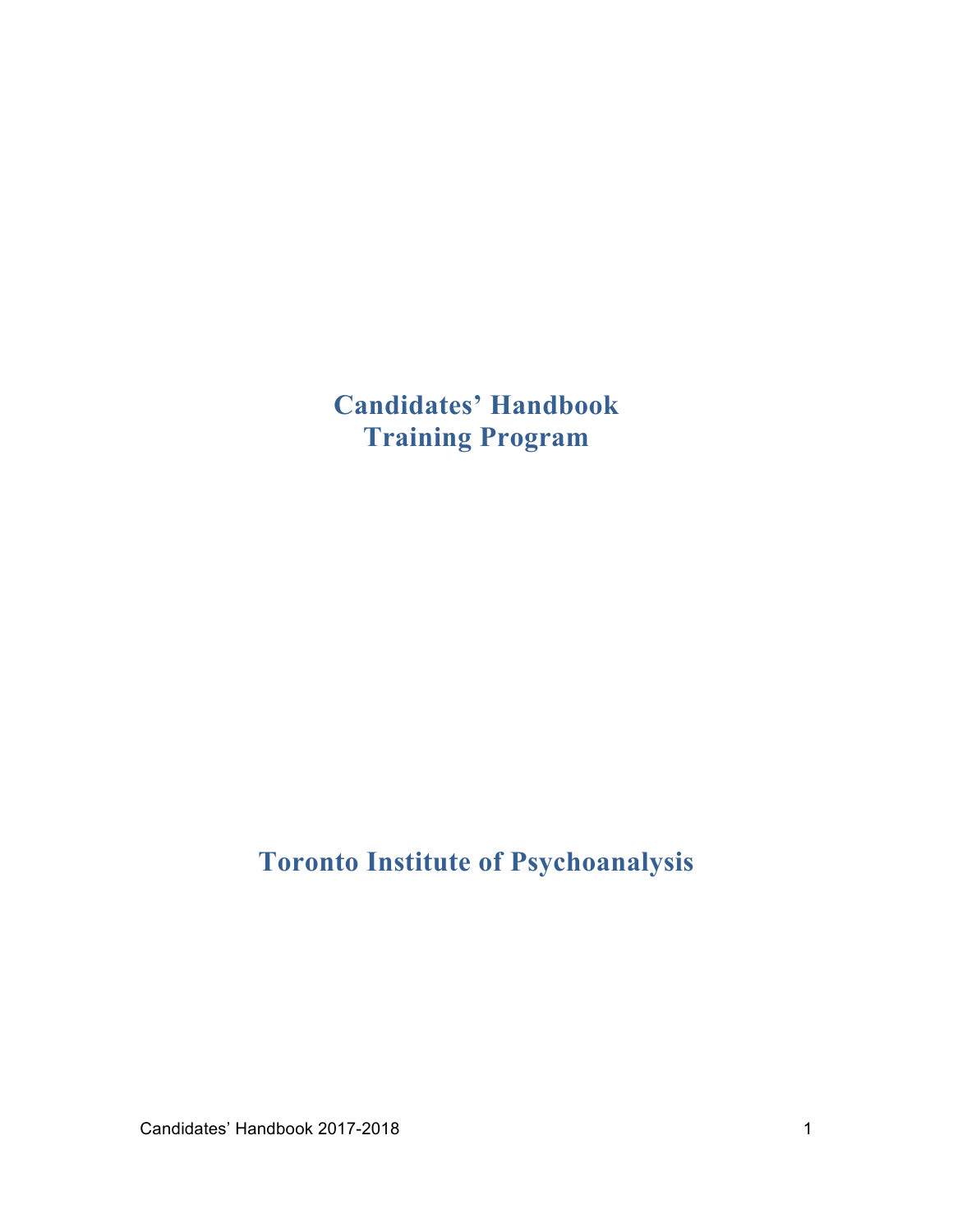## **General Information**

## **1. Executive Committee**

DIRECTOR ASSOCIATE DIRECTOR Joseph Fernando, MD Stephen Leibow, MD

SECRETARY TREASURER Christine Dunbar, MB, ChB Ronald Ruskin, MD

PAST DIRECTOR Margaret Ann Hanly, PhD

Daniel Traub-Werner, MD Stephen Leibow, MD

ADMISSIONS COMMITTEE ON INSTITUTE **MEMBERSHIP** 

## **2. Standing Committees**

The Curriculum Committee and the Student Progress Committee organize the formal training activities of the Institute. The design and administration of all lecture courses and clinical seminars is the responsibility of the Curriculum Committee.

#### *Curriculum Committee*

Daniel Traub-Werner, MD CHAIR

Jacinta O'Hanlon, MD MEMBER

Susan Moore, PhD COORDINATOR, FIRST YEAR Claire Lunney, MD COORDINATOR, SECOND YEAR Mary Kay O'Neil, PhD COORDINATOR, THIRD YEAR Geraldine Fogarty, PhD COORDINATOR, FOURTH YEAR

Nicholas Carveth, PhD© THIRD YEAR CLASS REPRESENTATIVE FIRST YEAR CLASS REPRESENTATIVE

#### *Curriculum Planning and Overview Committee*

Charles Hanly, PhD CHAIR Margaret Ann Fitzpatrick Hanly, PhD MEMBER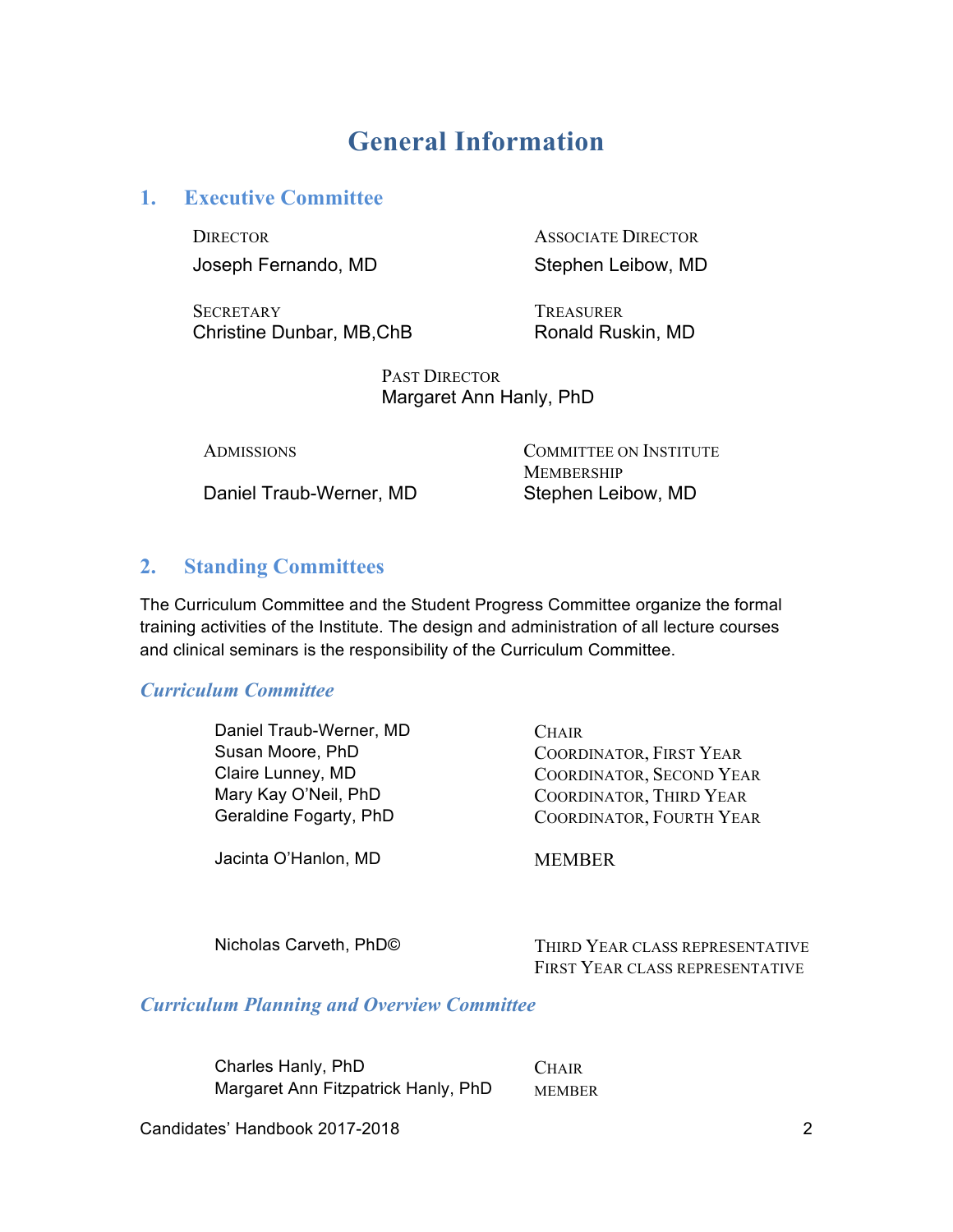Susan Moore, PhD MEMBER

#### *Student Progress Committee*

| Margaret Ann Hanly, PhD | <b>CHAIR</b>  |
|-------------------------|---------------|
| Stephen Leibow, MD      | <b>MEMBER</b> |
| Claire Lunney, MD       | <b>MEMBER</b> |
| Jacinta O'Hanlon, MD    | <b>MEMBER</b> |
| Ronald Ruskin, MD       | <b>MEMBER</b> |
| Daniel Traub-Werner, MD | <b>MEMBER</b> |
| Douglas Weir, MD        | <b>MEMBER</b> |

## **3. Training and Supervising Analysts**

George Boujoff, MD 1 Donald Carveth, PhD 1 Norman Doidge, MD 2 Christine Dunbar, MB, BCh 2 Joseph Fernando, MD 1 M. A. Fitzpatrick Hanly, PhD 1 D. Ray Freebury, MB, BCh 4 Ian Graham, MD 4 Charles Hanly, PhD 1 Harry Hardin, MD 4 David Kligman, MD 2,5 Stephen Leibow, MD 1 Joshua Levy, PhD 3 Rafael López-Corvo, MD 7 Elliott Markson, MD 4 Mary K. O'Neil, PhD 1 William E. Robinson, MD 4 Norman Rosenblood, PhD 1,6 Ronald Ruskin, MD 1 Angela Sheppard, MD 1,5 Gary Taerk, MD 1 Alex Tarnopolsky, MD 1 Daniel Traub-Werner, MD1

Notes:

- 1. Available to supervise and analyze candidates
- 2. Available to supervise candidates but not analyze them
- 3. Unavailable to supervise or analyze candidates
- 4. Retired
- 5. London, ON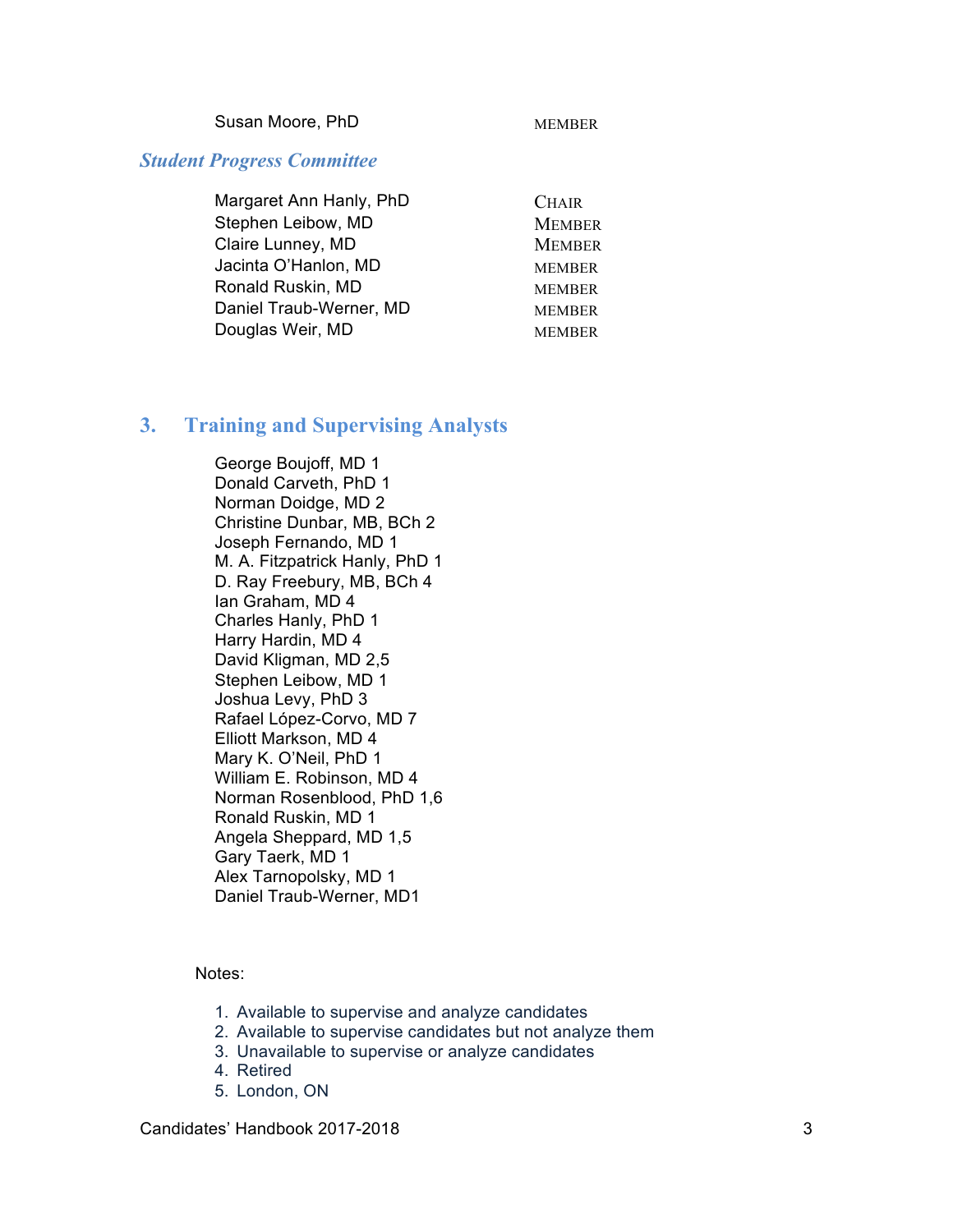- 6. Hamilton, ON
- 7. Out of country

#### **4. Administrative Offices**

Mrs. Jean Bowlby is the Administrator for the Institute. The office is located at 40 St. Clair Avenue East, Suite 203, Toronto. Email: institute@bellnet.ca

## **5. Tuition Fees for Academic Years 1–4**

Total fee per year is \$4000. Upon graduation, the candidate's name will not be put forward for membership without full payment of arrears.

#### **6. Referral Service**

The Referral Service Committee maintains a list of Society members and candidates who have indicated that they are available to take new patients.

## **7. Library and Access to the Building**

Candidates may use the library at any time, and books may be borrowed for three weeks. The necessary door code will be available on request. A keyscan card is \$40 for side-door building access after Toronto Public Library hours.

#### **8. Obligations of Candidates**

- a. All students are required to sign an obligation not to call themselves psychoanalysts until they are so authorized by virtue of their election to a Component Society of the International Psychoanalytic Society, i.e., Canadian Psychoanalytic Society.
- b. At the time candidates are accepted for training, they are required to pledge not to undertake during their training to treat a person by psychoanalysis without having ensured that the physical and mental condition of the analysand has been adequately considered. An assessment with a supervisor before accepting a patient as a control case is required.
- c. All students are required to abide by the Code of Ethics of the Canadian Psychoanalytic Society and the International Psychoanalytic Association.
- d. On admission to the Institute, candidates should provide evidence of professional standing. Candidates who are licensed practitioners should submit particulars of the licensing body and registration number. Candidates who are not licensed practitioners but who hold academic appointments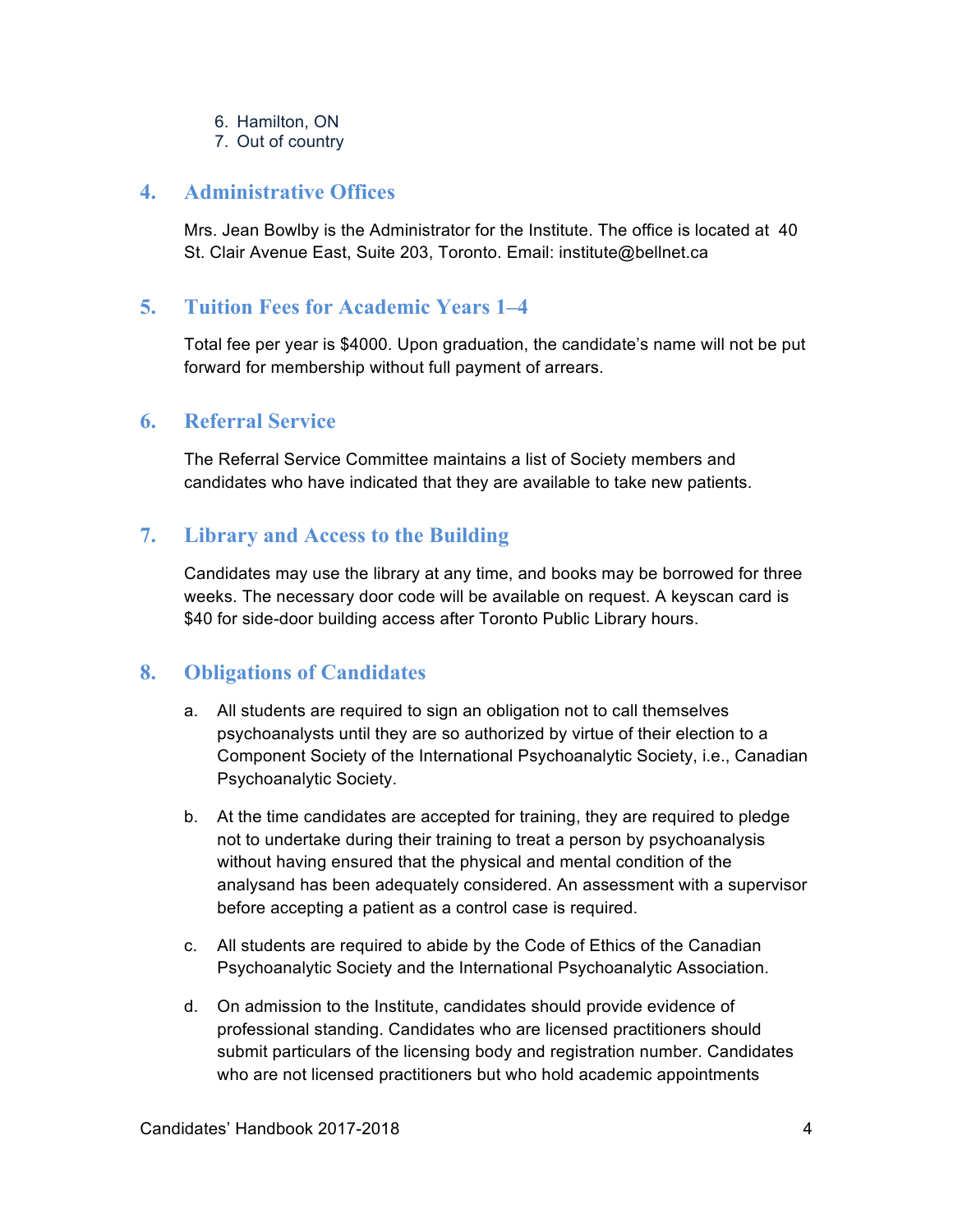should provide a letter from the university confirming their position. Other candidates should submit a university transcript of their degree.

## **9. Candidate's Agreement**

Throughout training there are requirements for candidates, seminars, personal analysis, and supervised work. It is understood that the entire training period is probationary. Upon acceptance for training, candidates are required to sign an agreement acknowledging their probationary status.

## **10. Suspension of Training**

The Training Committee reserves the right to recommend the suspension of training of any student should he or she prove unable to meet required standards of progression.

## **11. Interruption of Training**

If students interrupt their training for more than one year, the Training Committee may terminate their status as candidates of the Institute, and re-application will be required.

## **12. Scientific Meetings of the Toronto Psychoanalytic Society**

Candidates are eligible to receive pre-circulated papers and to attend the Scientific meetings of the TPS.

## **13. Election of Class Representative**

Each class is responsible for annually electing a representative to sit on the Curriculum Committee. The name of the class representative is forwarded to Jean Bowlby.

#### **14. Malpractice Insurance**

All candidates must provide proof of malpractice insurance coverage.

## **15. Training in Child Psychoanalysis**

Training in child analysis is available through the Montreal QE Branch of the Canadian Institute of Psychoanalysis, as recognized by the International Psychoanalytic Association.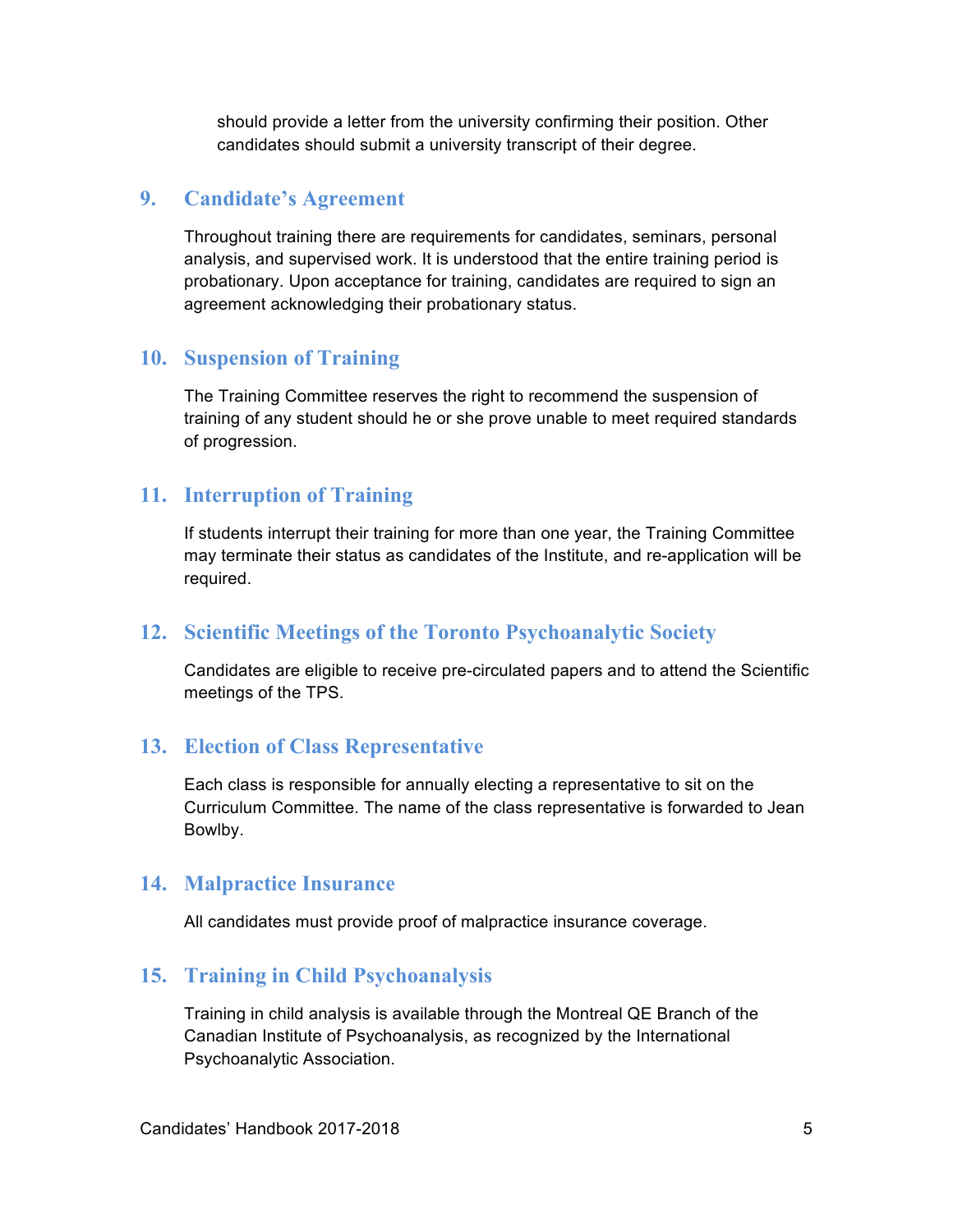# **The Training Program**

In this program, which involves four years of small group seminars and intensive supervised clinical psychoanalysis, students learn all aspects of psychoanalytic theory and practice, with an emphasis on applying the theory in carrying out in-depth, fourtimes-a-week psychoanalytic treatment of psychological disorders.

After fully participating in this course candidates will be able to:

- a. describe and demonstrate a good understanding of the major psychotherapy concepts, and psychoanalytic theories of mental dynamics, psychological development, and psychopathology;
- b. assess potential patients in terms of their suitability for psychoanalysis, safety, and suitability for referral to other forms of psychotherapy or treatment;
- c. engage with patients in establishing and clarifying the necessary framework and psychological conditions for carrying out in-depth psychotherapy;
- d. apply a deep and integrated knowledge of diagnosis and formulation using the full range of psychoanalytic theories to understand and manage transferences from various patients, carefully using the counter-transference and the psychoanalytic process, to craft useful interventions, such as clarifications and interpretations in order to facilitate change in the patient; and
- e. manage a helpful psychoanalytic process with patients displaying varied symptoms, personality types, and severity of psychological pathology.
- f. understand their responsibilities in regard to the Ethics Codes and Practice Standards of the International Psychoanalytic Association, the Canadian Psychoanalytic Society and the Ontario College of Psychotherapy.

## **1. Lectures and Seminars**

#### **a. Format**

Courses are arranged in two terms per year for four years, and are designed to teach students the fundamentals of assessment and how to establish an ethical and competent psychoanalytic practice.

#### **b. Attendance and Missed Seminars**

Upon acceptance into the program, candidates will be notified as to the timetable and outline of didactic instructions. An attendance of 80 per cent is required in all seminars. When, due to circumstances beyond control, candidates miss more than the allowable number of seminars, they are required to make special arrangements with their instructors in order to make up the missed instruction before credit will be given for the course. Students may make up the missed seminars by using any or a combination of the following options:

a. A written report based on the readings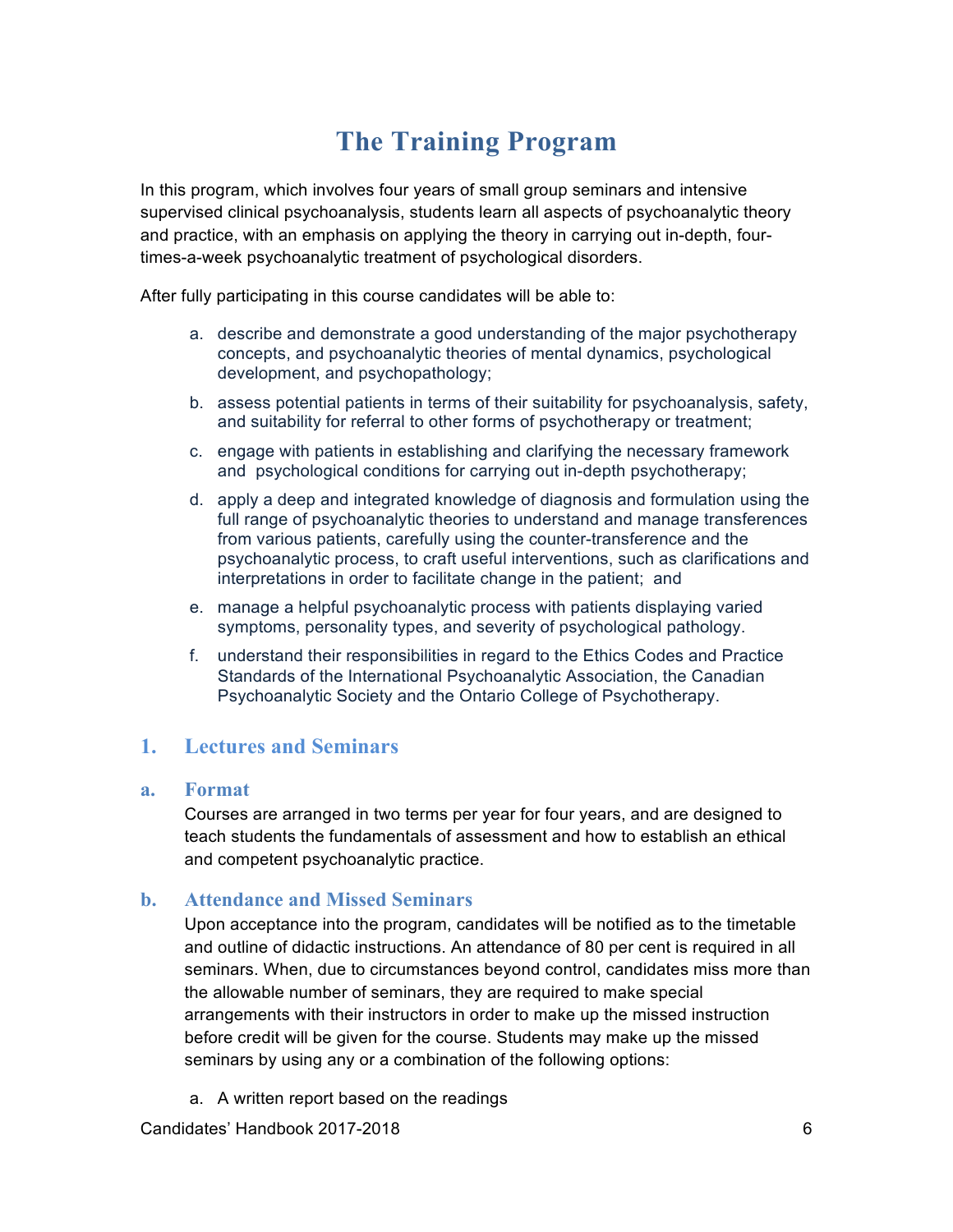- b. Presentation of an oral report based on the readings
- c. A series of meetings with someone designated by the Curriculum Committee
- d. Some other method acceptable to the instructor in that course. Instructors will be asked to report to the Student Progress Committee on the satisfactory completion of the work.

## **2. Supervised Clinical Work**

#### **a. Permission to Start Supervision**

At an appropriate time, an Assessment for Readiness to begin supervision takes place for candidates who have completed one year of seminars and at least one continuous year of analysis with a training analyst.

#### **b. Selecting a Supervisor**

Control cases must be supervised by a training analyst; candidates may select the supervisor of their choice from among those listed on page of this handbook. A different supervisor is required for each control case, and a candidate's personal analyst may not act as a supervisor for the candidate's control cases.

#### **c. Fees for Supervision**

Fees for supervision are a matter for arrangement between candidate and supervising analyst.

#### **d. Supervisor's Responsibility**

The supervisor will be present for weekly sessions to discuss the control case and the candidate's developing skills in psychoanalysis. Twice yearly the supervisor will review the candidate's reports and will write reports on the candidate's developing strengths and areas in need of improvement to be submitted to the Student Progress Committee and will review and discuss these reports with the candidate.

#### **e. Choice of Patients for Control Cases**

Candidates in the TIP will have a minimum of three supervised cases, with the recommendation that the third case have predominantly neurotic level functioning. Male and female cases are required. The assessment with a Training Analyst, of a prospective analytic patient is an important part of an analytic education, and as such is a requirement before offering a patient four times a week psychoanalysis.

#### **f. Recommendations for Starting a Second and Third Case**

When the candidate has shown an ability to cope with the problems encountered in the analysis of the first patient, analysis of a second, and later a third case is advised. Permission to start a new control case must meet with the approval of the attending supervisors of cases presently in supervision; their recommendations are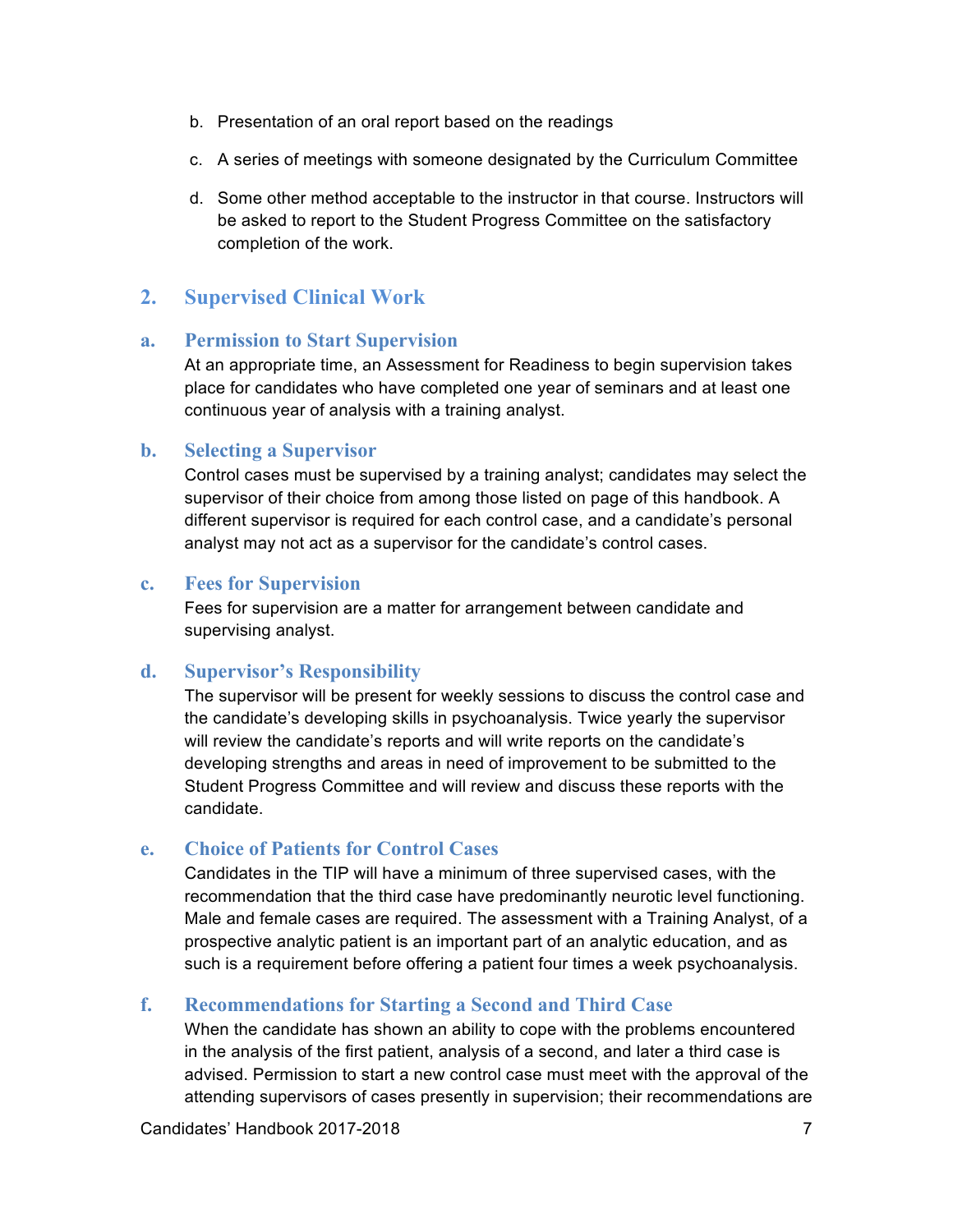submitted to the Student Progress Committee; the SPC recommendations receive final approval from the Training Committee

Generally at least six months of satisfactory supervision with the first case is required before permission to commence a second case is considered. This timing also applies to the starting of a third case.

#### **g. Case Reports**

Candidates who have started cases are required to submit two case reports per year, on October 15 and April 15. These case reports are read by the members of the Student Progress Committee, and the comments of the reader are sent to the student and to the case supervisor. When possible, the same reader follows the case from the beginning of supervision to the point at which the candidate has satisfactorily completed the necessary number of supervisory hours. Candidates are encouraged to contact the readers of the reports for discussion of their comments. Candidates are responsible for submitting reports on cases that terminate prematurely.

#### **h. Charges for Uninsured Fees**

The Institute recommends that physician candidates not charge their control cases for uninsured services. If a candidate wishes to charge for an uninsured service, he or she may do so only in complete conformity with the Ontario Medical Association guidelines. The uninsured service charged for must be fully defined and itemized as per the Ontario Medical Association's current Edition Physician's Guide to Third Party and Other Uninsured Services. As well, the candidate must satisfy the Toronto Institute of Psychoanalysis that the rendering of the uninsured service is in conformity with good psychoanalytic practice.

## **3. Evaluation of a Candidate's Progress**

Candidates are evaluated on their ability to understand and to integrate concepts and clinical theories in learning to establish the ethical and competent practice of psychoanalysis in the following ways:

a. Seminar Leaders' Evaluations focus on a candidate's participation in seminars, demonstrated professional and analytic attitude, and development of clinical skills. Assessment of a candidate's participation in seminars is based on observable understanding of key psychoanalytic concepts and ideas in Course Readings, and their application to clinical practice in meaningful contributions to seminar discussions. Seminar Leaders use a variety of seminar activities to evaluate a candidate's learning and understanding: group discussion, candidate-led presentation, critical reflective response, or presentation of clinical vignettes or verbatim from analytic sessions. Seminar Leaders fill out an Evaluation Report on each candidate's participation at the conclusion of each Course, and the reports are sent to the Chair of the Student Progress Committee.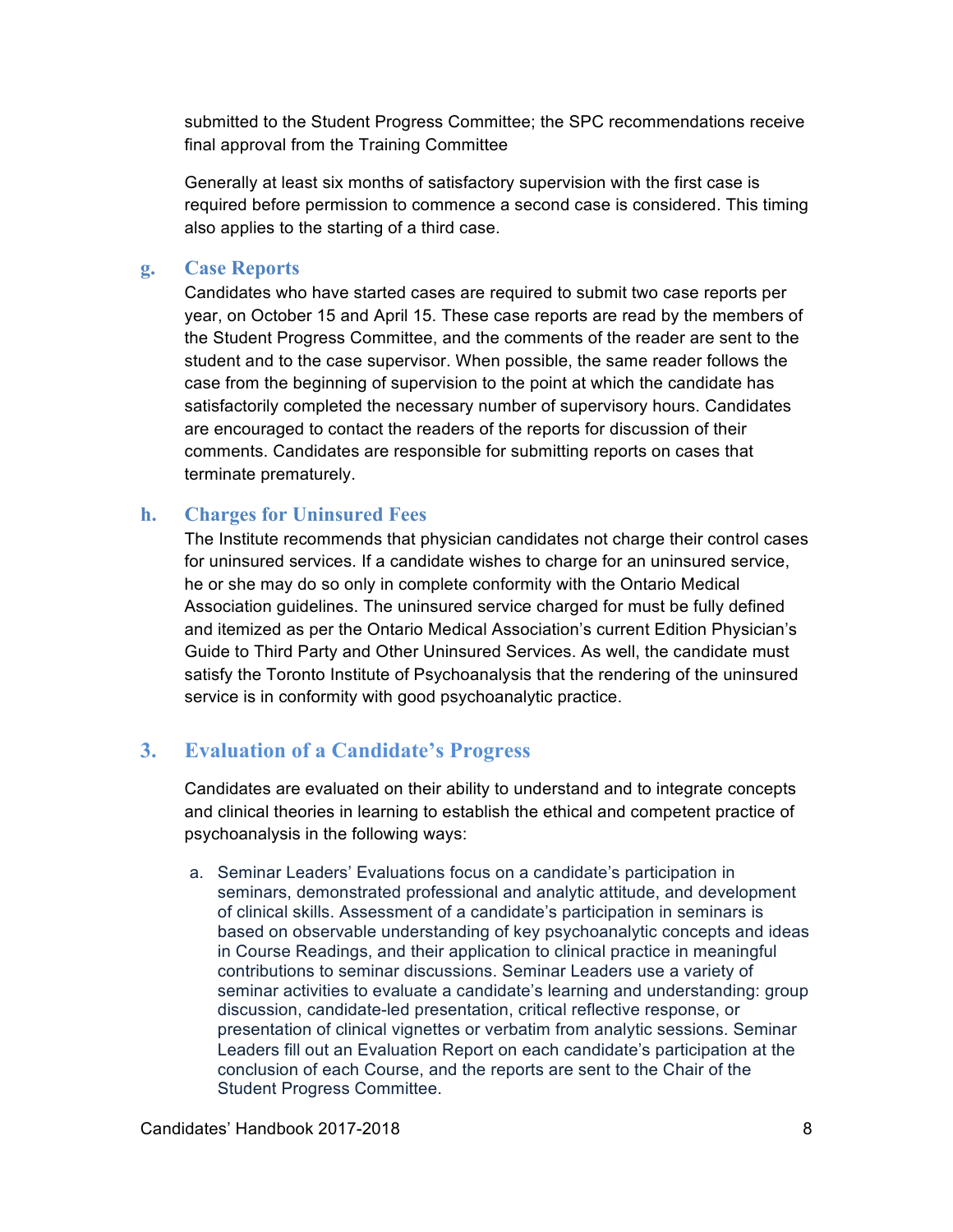- b. The Training Committee sets an Examination on the knowledge and clinical application of core concepts and standards of practice, at the end of each term of the curriculum.
- c. Training Analysts who are Seminar Leaders in the Group Supervision/Technique Courses #1-#7 make reports on each candidate's contributions to the discussion of each case: its assessment, formulation, and clinical strategy. Candidates are assessed on their developing understanding of core clinical concepts, current clinical theory and research, as applicable to the presented cases.
- d. Assessment of a candidate's developing conceptual and clinical competencies is made in the Supervisory sessions, weekly, and reported every six months in the Supervisors' reports sent to the Student Progress Committee and to the Training Committee to be read at the TIP Biannual Meetings dedicated to full discussion of each candidate. In the Supervisor's reports, Student Progress Committee Reports and in the Training Committee's discussions, specific references are made to the TIP Competencies to describe a candidate's areas of strength and areas in need of improvement, in a transparent process of regular feedback. The Supervisors' knowledge of a candidate's work as reported to the candidate and to the Training Committee over the several years of supervised cases, as well as the Student Progress Committee Reader's reports comprise the heart of the in-depth evaluation of each candidate's progress and ultimately, of their readiness or not for graduation.
- e. The TIP is a non-reporting institute. A candidate's personal analyst (their training analyst) does not report on anything about their analysis nor about them in any way (for instance, not about their performance in a seminar the training analyst has taught) to the training committee or other TIP committees. They absent themselves from any discussion of their analysands who are students of the TIP, and from any votes related to evaluations and progression, as they do during any discussions regarding admissions of applicants to the TIP who are their analysands.
- f. If a student has a complaint about any aspect of their education, including progression and graduation, they can access the TIP Academic Ombudsperson. The Ombudsperson is a member of the TIP, appointed by the training committee for a 4 year term, and is mandated to be independent of it in assessing student complaints. The ombudsperson will judge the complaint, talk to both sides, and come up with a decision. (There will be an alternate Ombudsperson appointed who will hear the complaint if there is a conflict of interest for the main Ombudsperson, or if the main Ombudsperson is the treating psychoanalyst of the complainant(s).) The Ombudsperson's decision can be appealed by either side, in which case the TIP Director will strike a 3 member panel of analysts, 2 from the TIP, one non-TIP member from the Toronto Psychoanalytic Society, to hear the appeal and hand down a binding decision. None of the members of the panel will be connected with the substance of the complaint, nor will they be the personal analyst or supervisor of anyone connected with the complaint.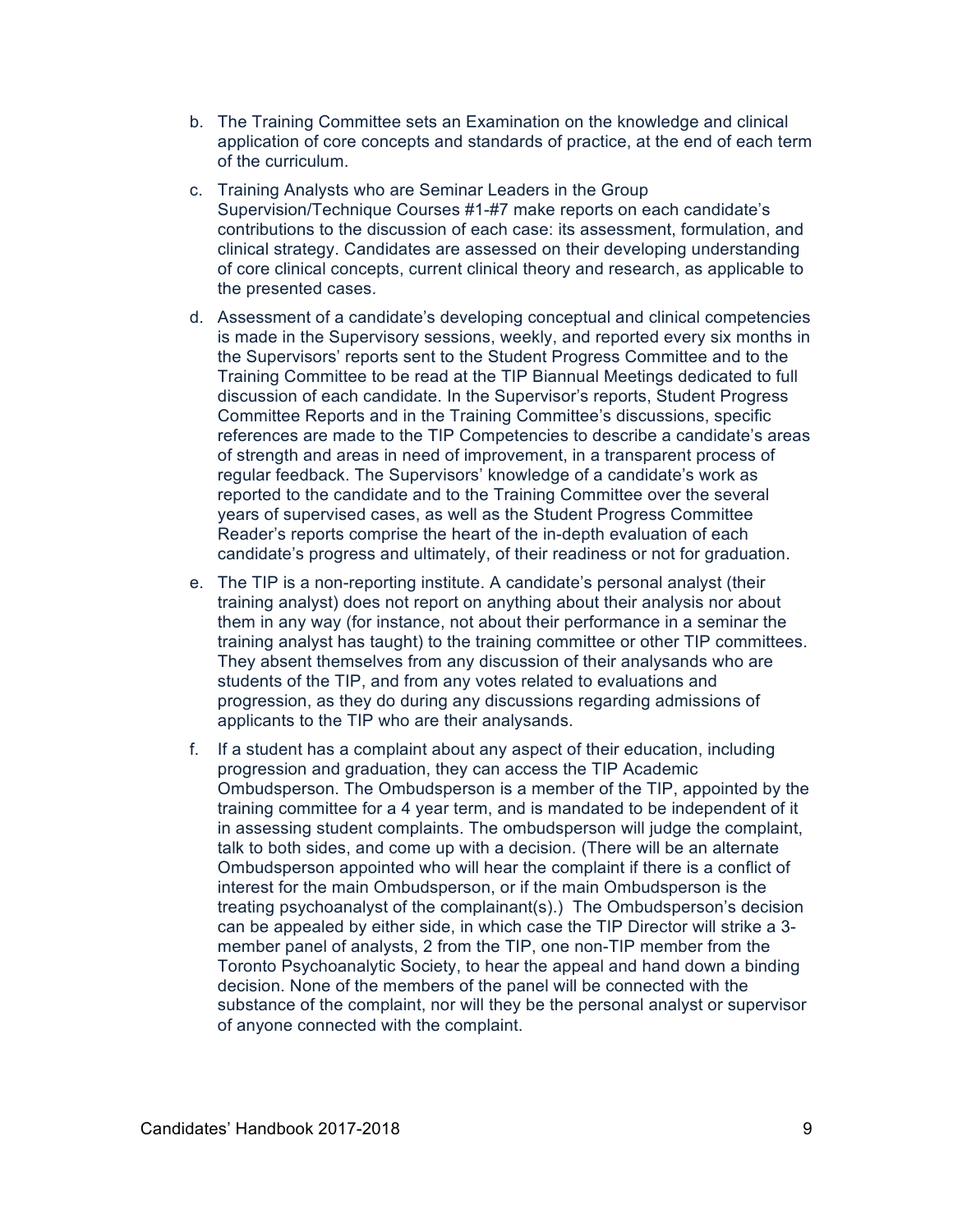## **4. Feedback to Candidates Concerning Their Training**

A letter is sent to all candidates apprising them of their progress. Candidates experiencing difficulties are asked to arrange a meeting with the Chair of the Student Progress Committee. Every effort is made to assist candidates.

Theoretical differences between report readers, supervisors, and candidates are to be viewed in their aspect as educational experiences rather than as demanding dogmatic agreement.

## **5. Supervision Requirements for Graduation**

The Student Progress Committee reviews the hours of Supervised cases, reported in the Supervisor's Reports submitted to the SPC twice yearly and recommends progression to the next case when required supervised hours are attained and sufficient progress in required competencies is demonstrated, based on the Supervisor's reports, the readers' reports, which in turn are based on the transparent TIP Competencies criteria.

- a. to complete two supervisions of two years in length, meeting once weekly for at least forty weeks in the year, of a candidate's psychoanalytic Cases A and B conducted at four times a week.
- b. to complete a third supervision of at least one year in length, meeting every other week for at least forty weeks, of a candidate's psychoanalytic Case C, conducted at four times a week.
- c. to participate adequately in the Group Supervision/Technique Courses #1-#7.

The Student Progress Committee may recommend and/or the Training Committee vote that a fourth case be undertaken by the Candidate or may require an extended supervision on a case, based on a review of competencies and an assessment that further competencies in theoretical and/or clinical work are needed before graduation.

When a Candidate is put forward for graduation to the CIP by the TIP, the Candidate's name and data on the candidate's supervised cases, must be submitted to the CIP by February 1 each year. The Candidates' readiness for graduation is reviewed at the TIP December meeting each year.

## **6. Completion of Training**

Candidates who have completed the training requirements are eligible for graduation, subject to the recommendation of the Student Progress Committee. The Training Committee then advises candidates that their training is completed and that they are eligible to apply for membership to the Canadian Psychoanalytic Society.